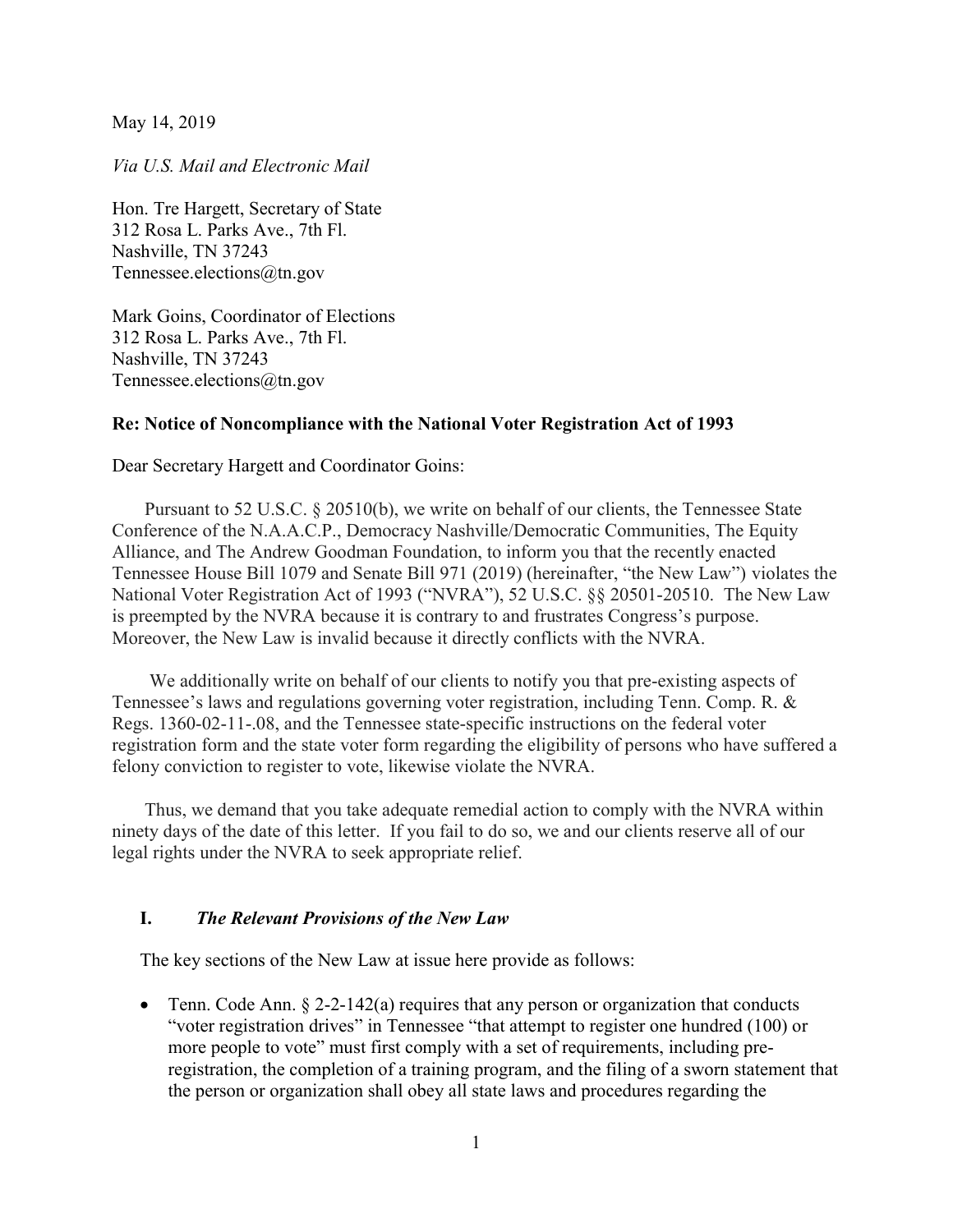registration of voters.  $\S 2-2-142(a)$ –(d). Knowing and intentional violation of each requirement of this provision is a Class A misdemeanor punishable by 1 year in jail and/or a \$2500 fine. § 2-2-142(f).

- Tenn. Code Ann.  $\S 2$ -2-143(c)(4)(A) imposes a civil penalty ranging from \$150 to \$2000 for any person or organization filing 100 to 500 "incomplete" voter registration applications within a calendar year. For any person or organization filing more than 500 "incomplete" voter registration applications within a calendar year, the penalty is a maximum of  $$10,000$ .  $$2-2-143(c)(4)(B)$ . "Incomplete" is defined as "any application that lacks the applicant's name, residential address, date of birth, declaration of eligibility, or signature." § 2-2-143(b).
- Tenn. Code Ann. § 2-2-142(g) and 2-2-143(e) exempt "individuals who are not paid to collect voter registration applications" and "organizations that are not paid to collect voter registration applications and that use only unpaid volunteers to collect voter registration applications" from complying with the requirements in Tenn. Code Ann. 2- 2-142 (preregistration) and 2-2-143 ("incomplete" forms) and from the criminal and civil penalties.
- Tenn. Code Ann.  $\S 2$ -19-145(a) makes it a crime for any political committee or organization (including organizations conducting organized voter registration drives) to make *any* public communication "regarding voter registration status" unless such statement is accompanied by a disclaimer that such communication is not made in conjunction with or authorized by the secretary of state. A person or organization that establishes a "website for voter registration purposes" or a "voter lookup website" must display on the website a disclaimer that the "voter registration" or the "voter lookup" is not made in conjunction with or authorized by the secretary of state.  $\S 2$ -19-145(b)(1)(2). The disclaimer must be "clear and conspicuous and prominently placed"—a disclaimer is not "clear and conspicuous" if it is "difficult to read or hear, or if its placement can be easily overlooked." § 2-19-145(d).

## II. The New Law Is Preempted Because It Is Contrary to and Frustrates the Congressional Purpose of the NVRA

Congress enacted the National Voter Registration Act of 1993, 52 U.S.C. § 20501 et seq., pursuant to its authority under the Elections Clause of the Constitution. See Arizona v. Inter Tribal Council of Ariz., Inc., 570 U.S. 1, 14–15 (2013) ("[T]he States' role in regulating congressional elections—while weighty and worthy of respect—has always existed subject to the express qualification that it terminates according to federal law") (internal quotation omitted); League of Women Voters v. Newby, 838 F.3d 1, 4 (D.C. Cir. 2016). Congress explicitly set out the statutory purposes of the NVRA in the text of the statute, and these statutory purposes include to "increase the number of eligible citizens who register to vote in elections" and "to enhance[] the participation of eligible citizens as voters." 52 U.S.C. § 20501(b)(1),(2). In the NVRA, Congress found that "discriminatory and unfair registration laws and procedures can have a direct and damaging effect on voter participation." 52 U.S.C. § 20501(a)(3). Moreover, the NVRA was expressly enacted to address and remedy barriers to voter registration. For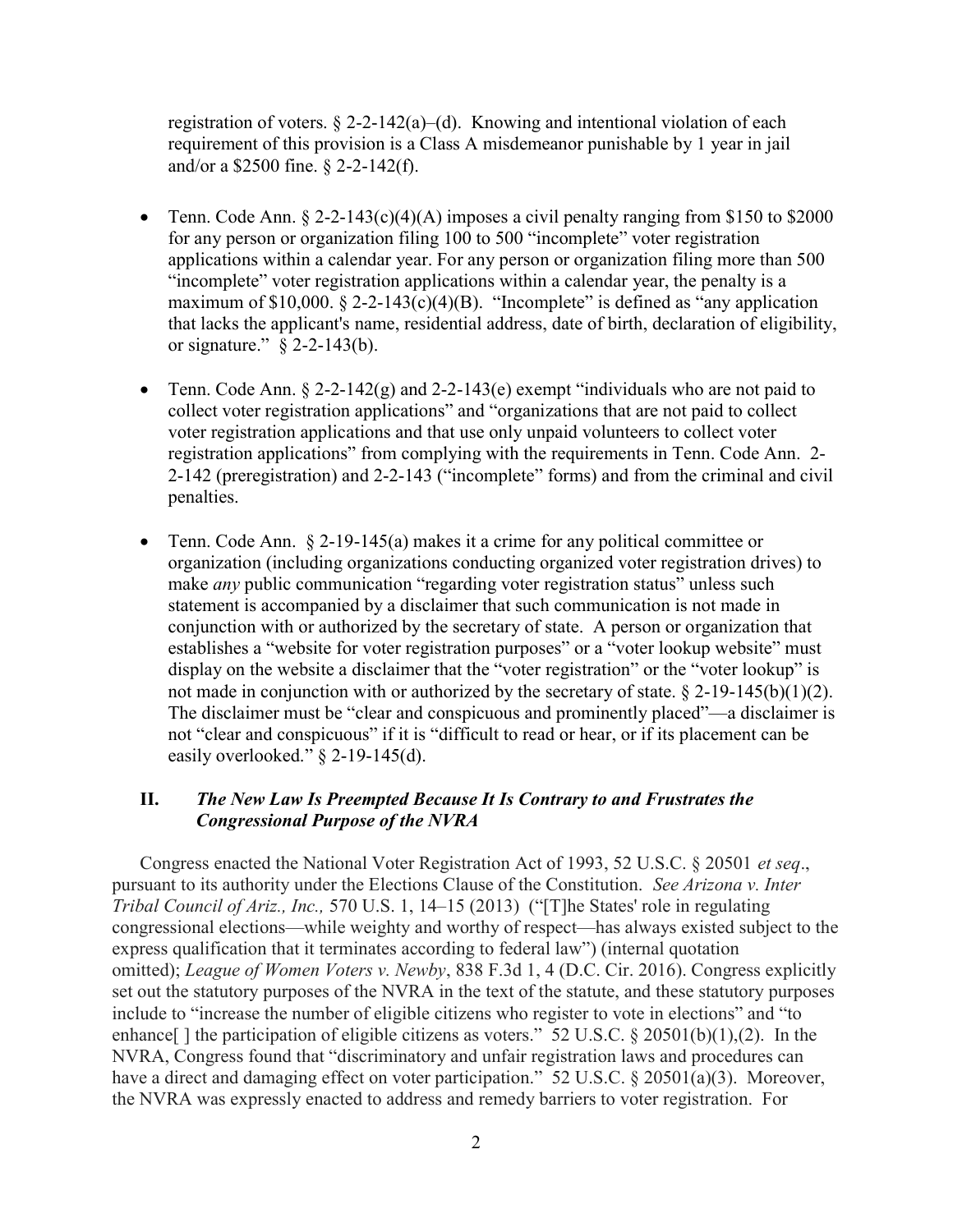example, its Senate sponsors explained that while Congress could not address some factors that contribute to low voter turnout, "one—difficulties encountered by some who desire to register to vote—is susceptible to correction by legislation." S. Rep. 103-6, at 2 (1993). Similarly, the House Committee Report recognized that "[t]he unfinished business of registration reform is to reduce these obstacles to voting to the absolute minimum while maintaining the integrity of the electoral process." H.R. Rep. 103-9, at 3 (1993). As a result, the courts have repeatedly recognized that the NVRA protects the right of third-party voter registration organizations to conduct voter registration drives. See Charles H. Wesley Educ. Found., Inc. v. Cox, 408 F.3d 1349, 1353 (11th Cir. 2005) (holding that the "right to conduct voter registration drives is a legally protected interest" under the NVRA and that the NVRA "encourages voter-registration drives"). See also League of Women Voters of Fla. v. Browning, 863 F. Supp. 2d 1155, 1163 (N.D. Fla. 2012).

The New Law imposes burdensome requirements on individuals and non-governmental groups who conduct voter registration drives in Tennessee. It creates real barriers that will undermine the efforts of individuals and groups to expand the franchise in Tennessee, particularly in minority and underserved communities, in clear frustration of the purposes of the NVRA. The New Law imposes arbitrary, punitive, vague, and unnecessary requirements on individuals and groups who conduct voter registration activities such as pre-registration, training, filing a sworn statement to comply with state law, providing disclaimers for all public communications "regarding voter registration status," including "conspicuous and prominently placed" disclaimers on "voter registration" and "voter lookup" websites, and imposing severe civil and criminal penalties. These onerous requirements are imposed only on certain vaguely defined "paid" individuals and groups, though the disclaimer applies to all organizations regardless of whether they are paid or unpaid. These provisions are reflective of the type of discriminatory and unfair registration laws which Congress found "can have a direct and damaging effect on voter participation in elections for Federal office and disproportionately harm voter participation by various groups, including racial minorities." 52 U.S.C. § 20501(a)(3). In addition, the New Law's requirements are vague and overbroad, making it difficult for organizations and individuals to know when the New Law applies to them and how to comply, adding to the burdens imposed by the New Law. The significant burden imposed by the New Law will dramatically reduce the number of voter registration drives conducted in Tennessee not encourage them.

The New Law also frustrates the statutory purpose of the NVRA by chilling the ability of voter registration groups and individual workers to collect mail-in voter registration forms. By enacting the NVRA, Congress bestowed upon private entities a federally-protected right to engage in organized voter registration activity as a means of facilitating voter registration by mail, one of the three modes of voter registration mandated by the NVRA. 52 U.S.C. § 20505(a)–(b) ("Each State shall use the mail voter registration application form," and the chief election officer of the state "shall make the [mail registration] forms . . . available for distribution through governmental and private entities, with particular emphasis on making them available for organized voter registration programs"). Especially given the fact that both Secretary Hargett and Coordinator Goins have suggested that online voter registration at Go Vote TN is an alternative to mail-in voter registration forms and that the use of online forms would reduce "election fraud," the State's justifications for the New Law discriminate against and undermine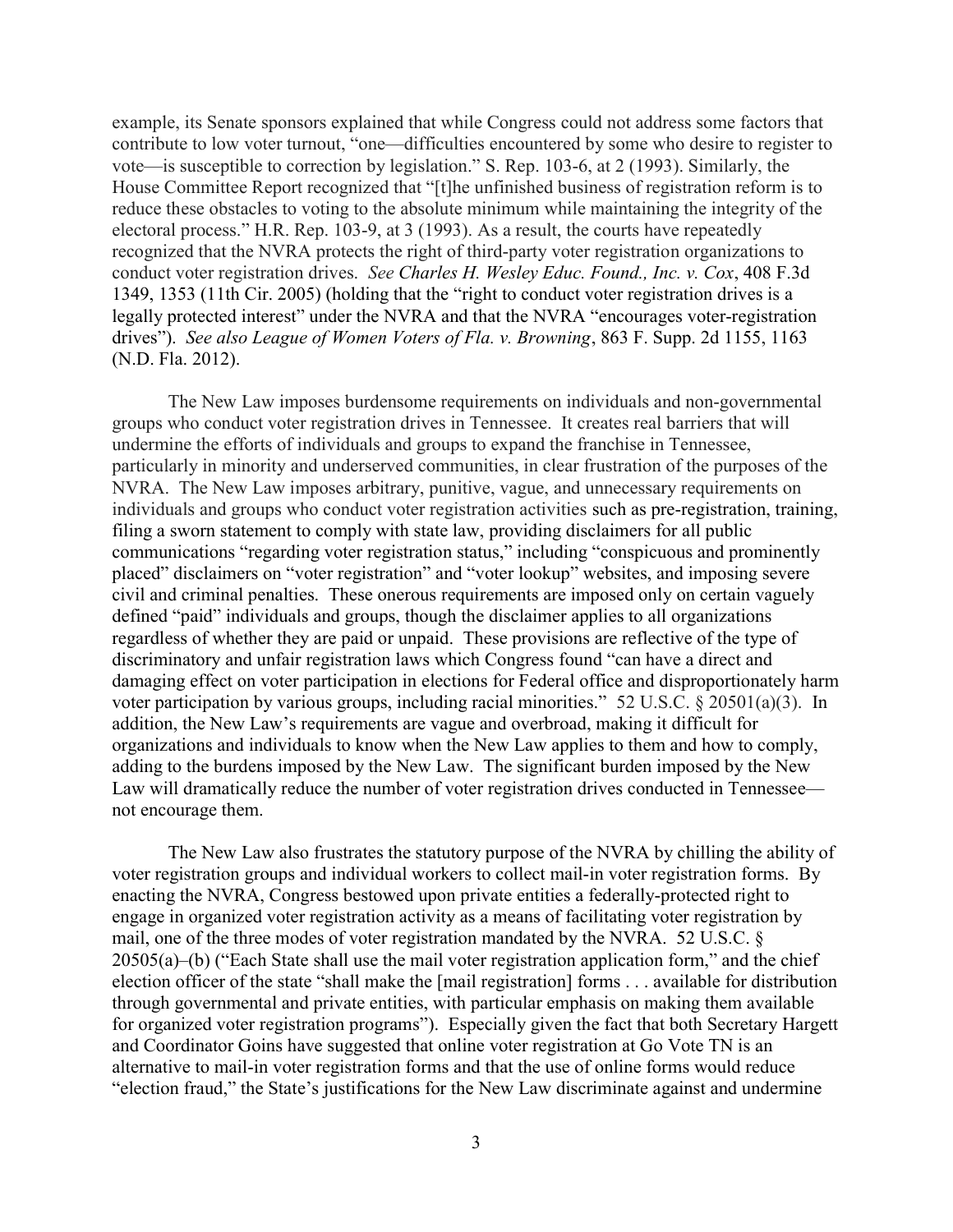the efforts of organized voter registration programs which rely upon mail-in registration forms to provide voter registration assistance to prospective voters.<sup>1</sup> Thus, the New Law, which has a chilling impact on voter registration groups' ability to help register potential voters using the mail-in form, frustrates the NVRA's mandate that states accept mail-in forms and make them widely available.

Accordingly, the New Law is contrary to and frustrates the purposes of Congress in enacting the NVRA and is therefore preempted by the NVRA.

## III. The New Law is Invalid Because It Directly Conflicts with the NVRA

In addition to being preempted because the statute as a whole frustrates the purposes of the NVRA, the New Law includes several provisions that are directly in conflict with the provisions of the NVRA. It is well settled that the NVRA "overrides state law inconsistent with its mandates." Wesley, 408 F.3d at 1354.

# The New Law's Harsh Penalties for Filing "Incomplete" Voter Registration Applications Conflict with Section 8(a) of the NVRA, which Requires Tennessee to Provide Applicants with Notice of the Final Disposition of Their Voter Registration Applications.

Section 2-2-143(a) of the New Law penalizes the submission of incomplete voter registration applications by attaching severe civil penalties to the filing of 100 or more incomplete voter registration applications within a calendar year. It also explicitly permits a person or organization "who collects an application that only contains a name or initial" to not file the application with the election commission. These provisions are in direct conflict with Section 8(a) of the NVRA, which requires that the appropriate State election official "send notice to each applicant of the disposition of the application." 52 U.S.C. § 20507(a)(2). This provision grants each applicant for voter registration the right to know the status of their application and to be informed of the status of their application by the responsible state officials. Section 2-2-143(a) creates a substantial incentive, through the imposition of severe penalties, for individuals and groups to withhold and not submit applications for voter registration to state officials, if they have any concern about the completeness of the application and expressly authorizes the withholding of certain "incomplete" applications. In this way, Section 2-2-143(a) strips individuals seeking to register to vote of this important right granted by the NVRA. Moreover, these applicants may never know that their voter registration applications were not submitted to state officials, and in turn, would be deprived of their right to take corrective action to ensure that their registration has been properly recorded and their right to vote protected.

Applicants' NVRA-established right to know the status of their voter registration application is further undermined by Section 2-2-143(a) because other provisions of Tennessee law provide them with the right to provide additional information to elections officials, at any

 $\overline{a}$ 

 $1$  See Tre Hargett, Tennessee Must Reform Voter Registration Drive Laws to Preserve Election Integrity, Tennessean (Mar. 22, 2019, 10 PM),

https://www.tennessean.com/story/opinion/2019/03/23/tennessee-must-reform-voter-registrationdrive-laws/3225676002/.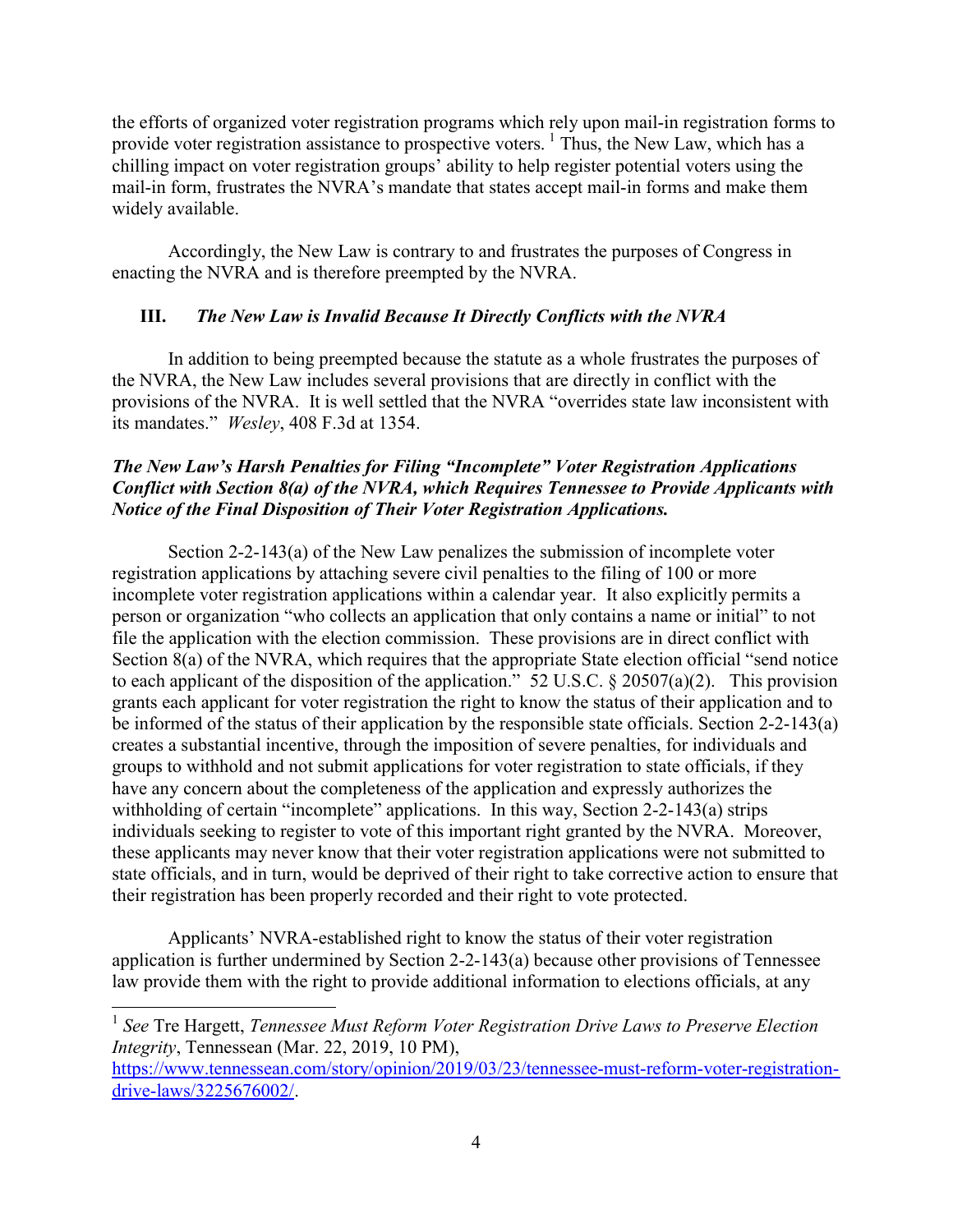time up to and including Election Day, to cure any omissions or deficiencies in their voter registration forms. Tenn. Code Ann. § 2-2-109(a). Thus, the provision of the New Law which gives individuals and groups the option not to submit incomplete applications to county election officials – and penalizes them for submitting such applications – is contrary to the NVRA's mandate that Tennessee provide applicants with notification of the final disposition of their voter registration application under 52 U.S.C. § 20507(a)(2), and to ensure that eligible applicants who submit applications at least 30 days prior to a federal election are registered to vote in an upcoming election under 52 U.S.C. § 20507(a)(1).

This provision of the New Law specifically frustrates the statutory purpose of the NVRA. Rather than "protect [ing] the integrity of the electoral process and ensur[ing] that accurate and current voter registration rolls are maintained," as the NVRA was explicitly intended to do, 52 U.S.C.  $\S 20501(b)(3)–(4)$ , this provision of the New Law would have the opposite effect. Indeed, it could even encourage individuals or groups who might have impure motives to discard voter registration applications—even if they are not "incomplete" at all—to prevent eligible applicants from registering to vote. Those applicants would have no way to know that their forms had not actually been submitted to their county election officials, and it denies them the opportunity to cure any discrepancy before they appear at the polls only to discover that their voter registration was not effective.

Indeed, the New Law will only contribute further to Tennessee's noncompliance with this provision of the NVRA, which is already a significant problem in fostering voter confusion and undermining public confidence in elections. There is evidence that during the 2018 election cycle, Shelby County officials failed to notify all applicants about the status of their applications, as required by both the NVRA and state law. It does not appear that state officials took any action to remedy this violation of 52 U.S.C. § 20507(a)(2) by Shelby County. This failure meant that some eligible voters who submitted timely, complete, and valid registrations forms were not notified that they are, in fact, registered to vote. Further, some applicants whose registration forms were rejected or deemed incomplete were not notified of that determination or what they could do to cure the issue so that they could vote a regular ballot. See Pls' Expedited Mot. for TRO, Tenn. Black Voter Project v. Shelby Cty. Election Comm'n, Case No. CH-18-1476 (filed Oct. 23, 2018). Section 2-2-143(a) will only exacerbate this problem and exacerbate the State's non-compliance with the NVRA.

## The New Law's Differential Treatment of Paid and Unpaid Voter Registration Workers Violates Section 8(b) of the NVRA, which Requires that any State Program Be "Uniform" and "Nondiscriminatory."

Sections 2-2-142 $(g)$  and 2-2-143 $(e)$  of the New Law treat unpaid voter registration workers, and organizations that rely exclusively on unpaid volunteers differently from paid workers and organizations that rely, in whole or part, on "paid" workers. The New Law requires paid voter registration workers and organizations that rely on them to comply with burdensome requirements, including preregistration, training, signing an oath, complying with filing requirements, and being subject to severe civil and criminal penalties. In contrast, the New Law exempts unpaid registration workers and organizations that rely on them exclusively from these requirements entirely.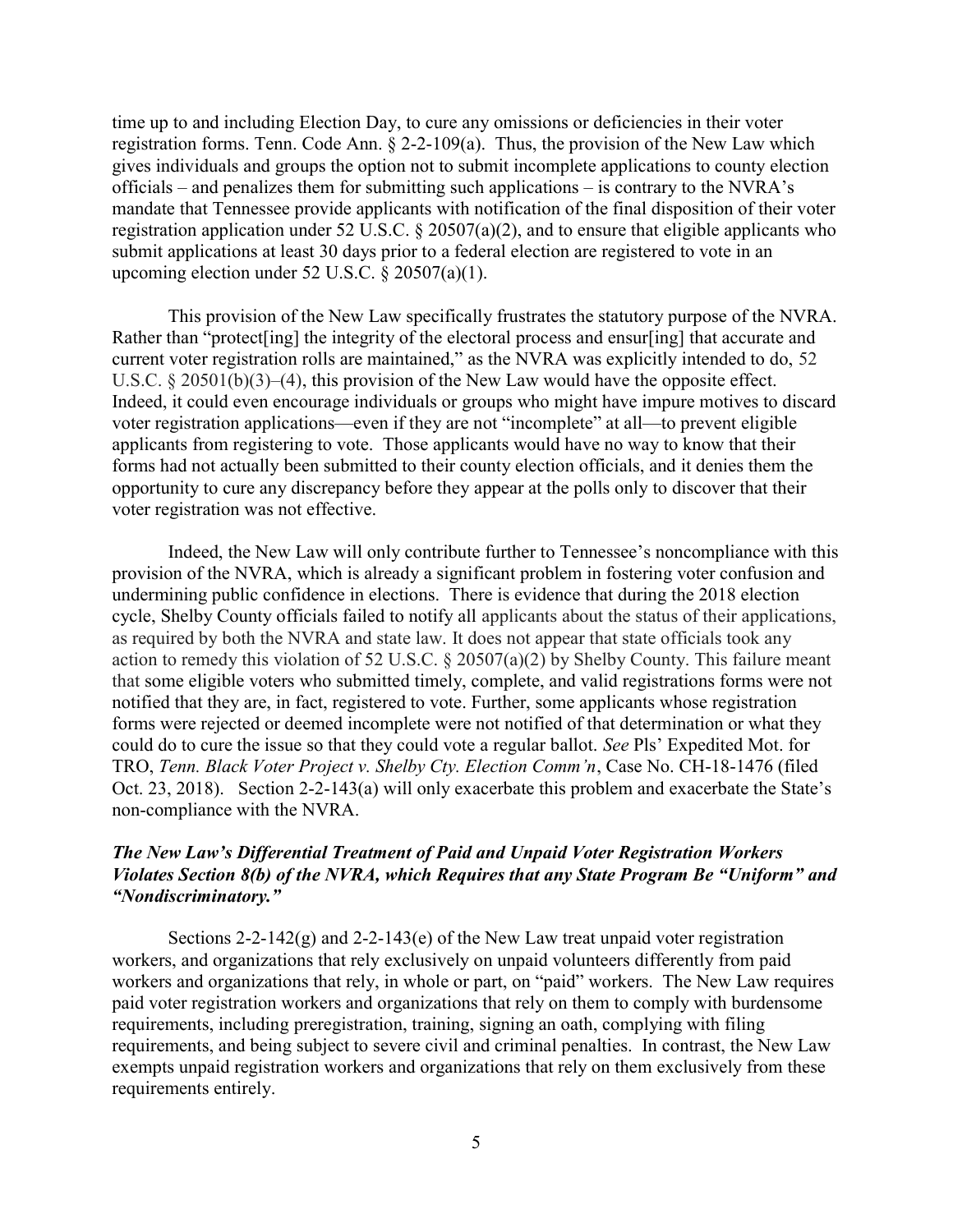The NVRA requires that any "State program or activity to protect the integrity of the electoral process by ensuring the maintenance of an accurate and current voter registration roll for elections for Federal office…shall be uniform, nondiscriminatory, and in compliance with the Voting Rights Act." 52 U.S.C. § 20507(b)(1). Courts have held that other similar state voter registration laws are considered to be: "programs or activities" subject to his provision and to be invalid if they are not uniform and nondiscriminatory. See Project Vote/Voting for Am., Inc., v. Long, 682 F.3d 331, 335 (4th Cir. 2012) (holding that by instituting processes that allowed county registrars to reject voter registration forms or accept such forms as complete, the state was conducting a "program" to ensure that its voter rolls were accurate); *Project Vote v.* Blackwell, 455 F. Supp. 2d 694, 701 (N.D. Ohio 2006) (holding that pre-registration, training, and affirmation requirements were in conflict with the NVRA). The New Law is plainly a "program or activity" subject to this provision, since its alleged purpose is to prevent voter registration fraud. As one of the defendant state officials explained, the New Law is supposedly necessary to combat voter fraud by those who "might be motivated by money and the desire to collect precious voter data."<sup>2</sup>

However, the provisions of the New Law that erect barriers to participation in voter registration drives for only a selected class of persons (i.e., paid workers) and organizations are not uniform and nondiscriminatory attempts to protect the integrity of the electoral process. Thus, these sections of the New Law conflict with the NVRA and are invalid. See Project Vote v. Blackwell, 455 F. Supp. 2d at 701 (holding that "the pre-registration, training, and affirmation requirements imposed by Ohio law goes against the very spirit of the NVRA by erecting barriers—only for a selected class of persons—that previously did not exist"). A similar thirdparty voter registration law in Ohio that treated compensated and uncompensated voter registration workers differently was struck down by a sister federal court in the Sixth Circuit. In Project Vote v. Blackwell, the court concluded that a law that placed draconian criminal penalties on paid voter registration workers who failed to undergo training and pre-register with the Secretary of State violated Section 8(b)(1) of the NVRA. *Id.* at 703. The court ruled that the program was not uniform and nondiscriminatory because it treated a "selected class" differently. Id (emphasis in the original). The court further noted that the state could not provide adequate evidence to support its purported justification that the law was needed to prevent voter registration fraud by compensated voter registration workers and cast substantial doubt on the state's implicit assumption that paid workers were more prone to commit voter fraud than their unpaid counterparts. *Id.* at 703–04. The *Blackwell* court further explained that the regulations at issue "did not apply to everyone involved in the process," and that it was "arguable" that the training requirements discriminated against the elderly and low-income because of their inability to access the internet for online training. Id at 704. The New Law similarly requires that training be provided online but provides no details on other methods of training that could be available.

As in *Blackwell*, Sections 2-2-142(g) and 2-2-143(e) of the New Law unjustifiably require more of groups that compensate their voter registration workers. These provisions therefore violate Section 8(b)(1) of the NVRA and are invalid.

 $\frac{1}{2}$  Hargett, *supra* note 1.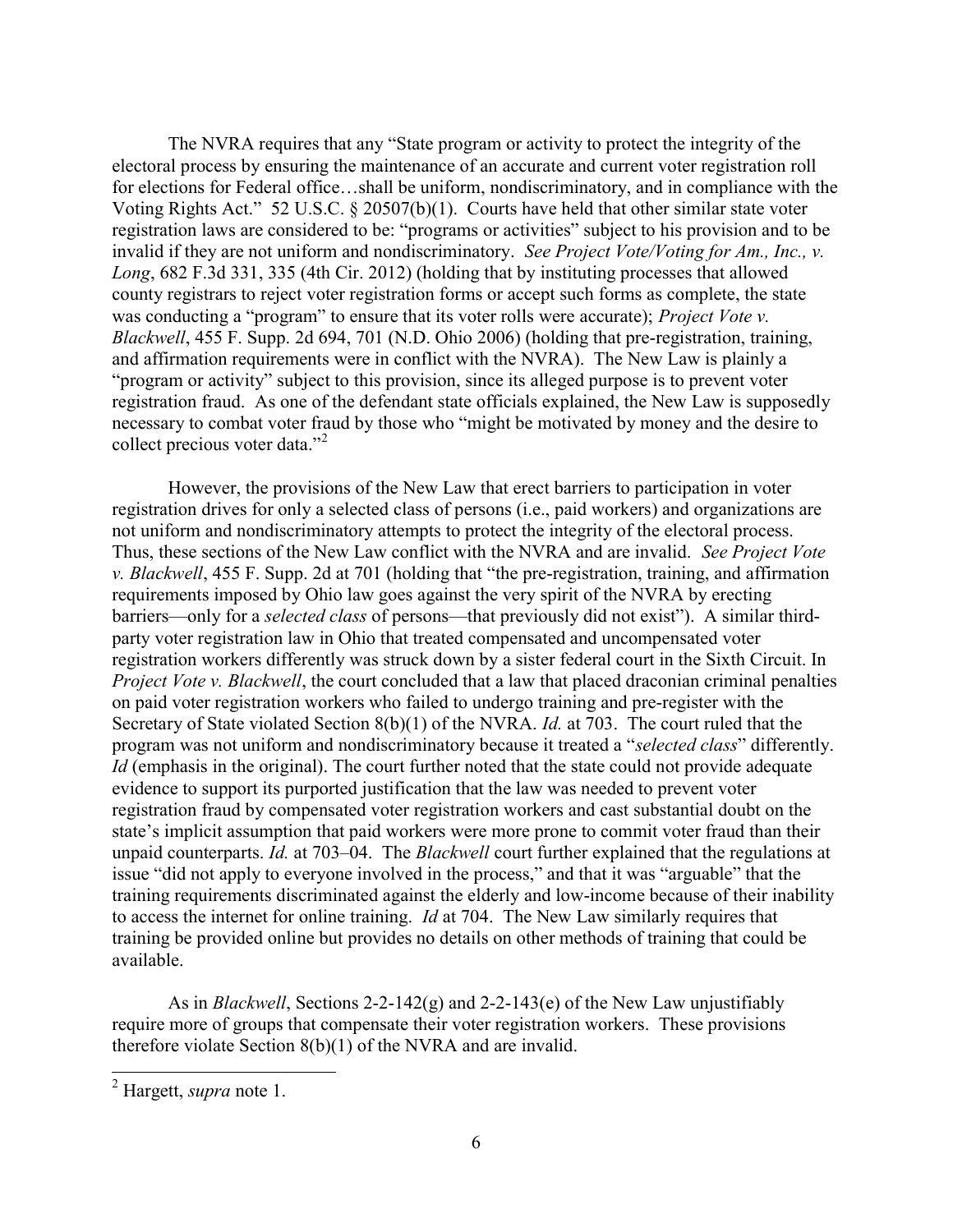## The New Law's Imposition of Severe Penalties for Filing "Incomplete" Voter Registration Forms Conflicts with the NVRA's Requirement that both the State Voter Registration Form and the Federal Form "Shall Include a Statement That . . . Specifies Each Eligibility Requirement."

Section 20507(a)(5) of the NVRA requires each state to "inform applicants . . . of — voter eligibility requirements." Under Section 20505(b), which governs mail registration (including the state use and contents of the state form), a mail voter registration form developed by a state must meet the criteria laid out in Section 20508(b) regarding the federal form developed by the Election Assistance Commission in conjunction with the states. Section 20508(b) provides that "a mail voter registration form . . . shall include a statement . . . that specifies each eligibility requirement." Thus, the NVRA mandates that both the state and federal forms specify each eligibility requirement.

Neither Tennessee's state form nor the federal form's Tennessee-specific instructions clearly or accurately specifies the eligibility requirements for those who have been convicted of a felony. Tennessee's felony disenfranchisement laws are confusing and complicated. Voters and groups or individuals helping potential voters register have a difficult time figuring out whether a voter who was convicted of a felony is eligible to register. The New Law, thus, places onerous burdens on third-party voter registration workers and groups to determine whether a voter who has a felony conviction is eligible to register to vote, resulting in a chilling effect in connection with registering this class of voters.

The federal form is misleading. It states "you must not have been convicted of a felony, or if you have, your voting rights must have been restored." Tennessee law is more nuanced—an individual's eligibility to register is dependent on the crime they were convicted of, the date of their conviction, and whether they had their conviction expunged or their rights restored.<sup>3</sup> Thus, the federal form is, at best, confusing and inadequate, and at worst, an incorrect and misleading description of an important voter eligibility requirement. The current language is not a statement that "specifies" the correct eligibility requirement as required by the NVRA.

 The state mail voter registration form also does not adequately specify the eligibility requirements as required under Section 20505(b) of the NVRA. The form states that a voter "must not have been convicted of a felony" or if the applicant has, the applicant's rights "must have been restored." Like the language on the federal form, this does not accurately reflect Tennessee eligibility requirements. While the Secretary of State's website has a disclaimer on the webpage that includes the voter registration form page that links to a one-page memorandum on what convictions are disenfranchising, this disclaimer is inadequate.<sup>4</sup> It is inadequate because the information is not included on voter registration form itself. It does not provide sufficient

<sup>&</sup>lt;sup>3</sup> Sec'y of State, *Eligibility to Vote After Felony Conviction*, https://sos-tn-govfiles.tnsosfiles.com/forms/Eligibility%20to%20Vote%20after%20Felony%20Conviction.pdf.

<sup>4</sup> Sec'y of State, Eligibility to Vote After Felony Conviction, https://sos-tn-govfiles.tnsosfiles.com/forms/Eligibility%20to%20Vote%20after%20Felony%20Conviction.pdf.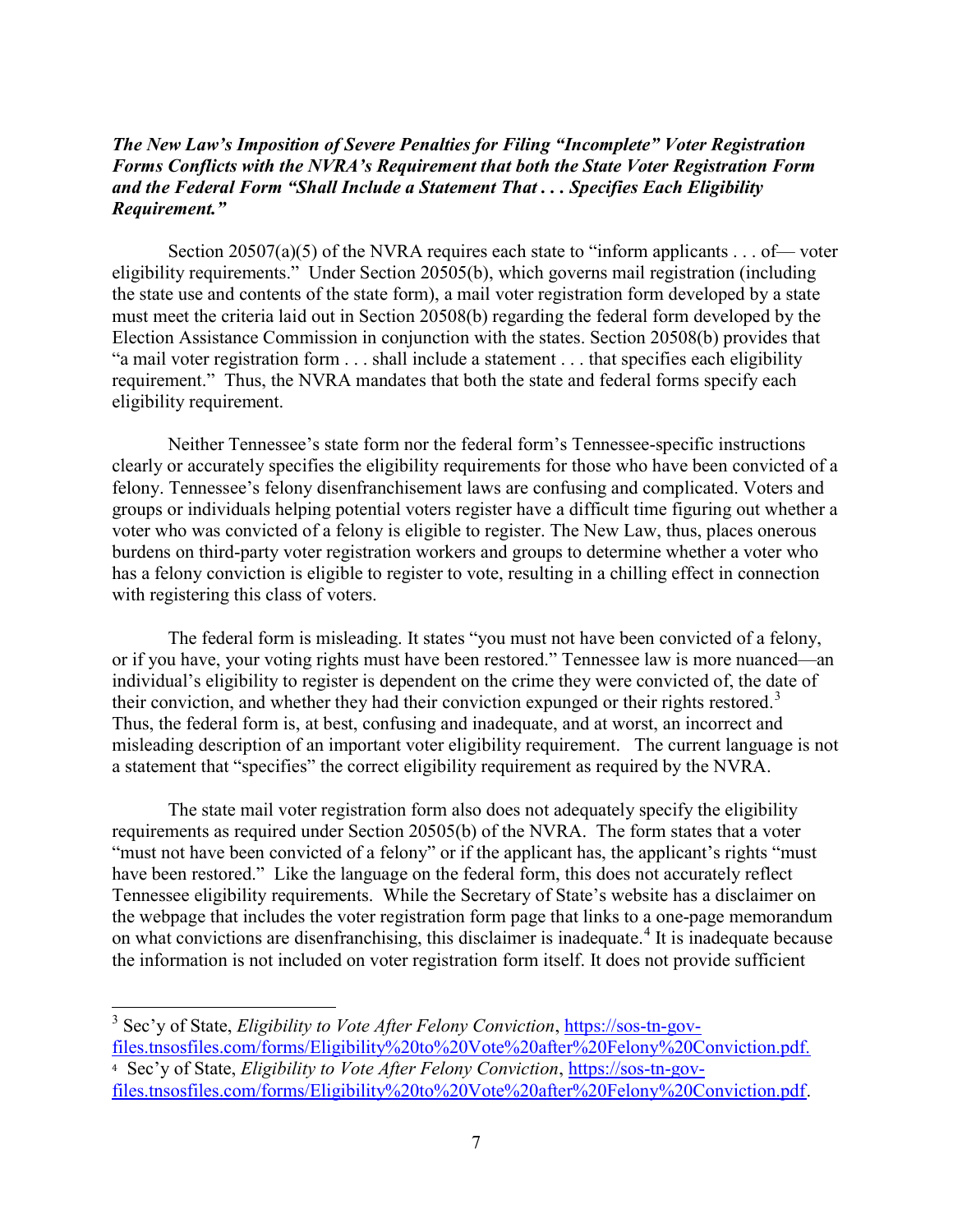information to individuals or third-party groups that use a mail-in form on which voters may or may not be eligible .

This problem with the state and federal forms is exacerbated by provisions of the New Law, because Section 2-2-143 of the New Law defines an "incomplete voter registration application," in part, as one lacking the required "declaration of eligibility" which requires the voter to sign a declaration that their rights have been restored. The New Law creates the significant potential that organizations conducting voter registration drives could be penalized because applicants could erroneously, but in good faith, believe that they were entitled to register and their resulting application could be deemed to be "incomplete" as a result. The definition of "incomplete" as used in the New Law is vague, and there is strong reason to believe that voter registration applications that are filled out incorrectly—for example, that include a declaration of eligibility that is mistaken—will be considered "incomplete." See SB0971, 111th Congress, Regular Calendar, Tenn. Sen. Floor Session, Apr. 25, 2019 (Remarks of Sen. Jackson) (Senator Jackson, a sponsor of the legislation, repeatedly using the term "deficient" to refer to "incomplete" forms, and giving examples of inaccuracies—not omissions—that would trigger the civil penalties).

The chilling effect that the statements on the federal and state form imposes by failing to meet the NVRA's statement of eligibility requirement is further exacerbated when coupled with the New Law's mandate of a sworn statement by the third-party actor to obey "all state laws and procedures regarding the registration of voters,"  $\S$  2-2-142(a)(1)(D), and the threat of criminal penalties for each violation as a separate offense, § 2-2-142(f).

In order for third-party voter registration organizations and individuals conducting voter registration drives to assess whether an application is complete such that it would not be subject to Section 2-2-143(b) and Section 2-2-142(f), Tennessee must provide a clear statement of the eligibility requirement on its state voter registration application and work with the Election Assistance Commission to correct the Tennessee state-specific instructions on the federal form.

#### IV. Other Provisions of Tennessee's Statutory and Regulatory Scheme Are in Conflict with the NVRA

In addition to the violations of the NVRA created by enactment of the New Law, several other aspects of Tennessee's statutory and regulatory scheme governing voter registration conflict with the NVRA.

#### Tennessee Regulation 1360-02-11-.08(2) Pertaining to Retention of Voter Registration Forms for Ninety Days Violates Section 8(i)(1) of the NVRA.

Section  $8(i)(1)$  of the NVRA requires that each State "maintain for *at least 2 years* and shall make available for public inspection and, where available, photocopying at a reasonable cost, all records concerning the implementation of programs and activities conducted for the purpose of ensuring the accuracy and currency of official lists of eligible voters." 52 U.S.C. § 20507(i) (emphasis added).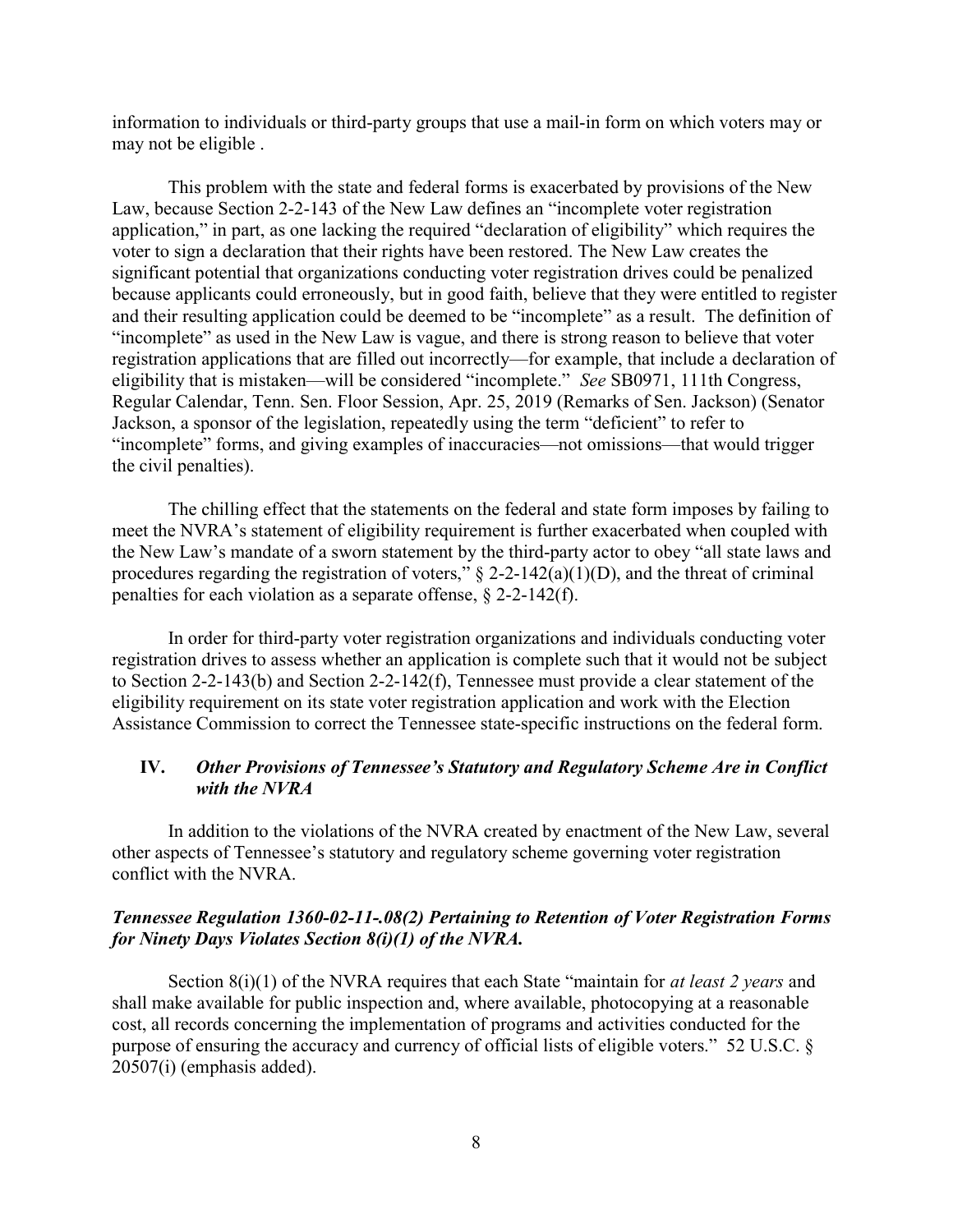A Tennessee regulation instructs that "[a]ll copies of rejected VRF(s) [voter registration forms] shall be marked 'rejected' and be retained by the Registrar at Large for a period of 90 days from the date of receipt." Tenn. Comp. R. & Regs. 1360-02-11-.08(2) (emphasis added). This regulation may be read to permit the Registrar at Large to destroy or discard such records after 90 days, and therefore it directly conflicts with Section 8(i)(1) of the NVRA, which requires "all records concerning the implementation of programs and activities conducted for the purpose of ensuring the accuracy and currency of official lists of eligible voters" to be retained for at least 2 years.

Courts have concluded that "completed" voter registration forms includes "rejected" forms and that both are included within the "records" subject to Section 8(i)(1) of the NVRA, and are therefore subject to the two-year retention requirement. By registering eligible applicants and rejecting ineligible applicants, state officials are supposed to ensure that the state is keeping a most recent and accurate account of which persons are qualified or entitled to vote within the state. Accordingly, the process of assessing voter registration applications is governed by the NVRA. See Project Vote/Voting for Am., Inc., v. Long, 682 F.3d 331, 335 (holding that under the plain language of Section 8(i)(1), completed voter registration applications, which includes rejected applications, are clearly "records concerning the implementation of programs and activities conducted for the purpose of ensuring the accuracy and currency of official lists of eligible voters"); see also Judicial Watch, Inc., v. Lamone, 2018 WL 2564720, at \*12-13 (D. Md. June 4, 2018) (completed voter registration applications fall within the ambit of Section 8(i)(1)); Project Vote, Inc. v. Kemp, 208 F. Supp. 3d 1320, 1341 (N.D. Ga. 2016) (same).

Based on the foregoing, Tenn. Comp. R. & Regs. 1360-02-11-.08(2) violates the twoyear record retention requirement of Section 8(i)(1) of the NVRA.

## Tennessee Regulation 1360-02-11-.08(1), which Indicates that a Voter Registration Form Becomes "Valid" on "the Day the Inquiry Was Completed," as Opposed to the Date the Form Was Received by the County Election Commission, Conflicts with NVRA Section 8(a)(1)(B).

Tennessee Regulation 1360-02-11-.08(1), regarding the effective date that an applicant is deemed registered to vote, violates Section 8 of the NVRA because it states that "[t]he effective date of registration shall be the date the VRF was received by the County Election Commission, or the date the inquiry was completed, whichever comes later." Tenn. Comp. R. & Regs. 1360- 02-11-.08(1) (emphasis added).

Under Section  $8(a)(1)(B)$  of the NVRA, if the "valid voter registration form of the applicant is postmarked not later than the lesser of 30 days, or the period provided by State law, before the date of the election," the State must ensure that any eligible applicant is registered to vote. 52 U.S.C.A.  $\S 20507(a)(1)(B)$ . Thus, pursuant to the NVRA, the date upon which a voter registration form is "effective" must be the date on which it was postmarked, not on a later date when the state completes an "inquiry" into the validity of the form. Therefore, Tennessee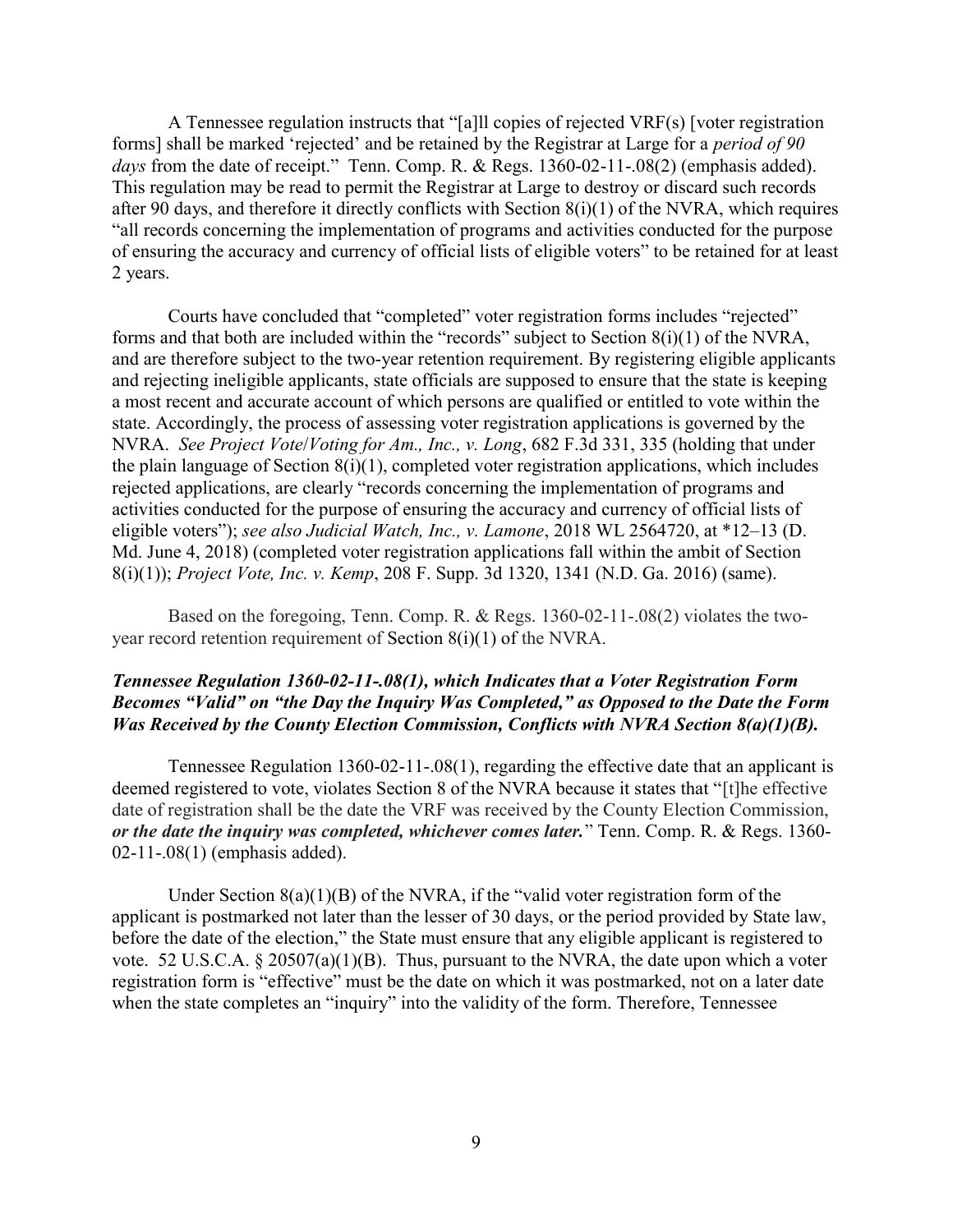Regulation 1360-02-11-.08(1) is in direct conflict with Section 8 of the NVRA by extending the effective date of the application to the date when the inquiry is completed.<sup>5</sup>

# V. Conclusion

Please take adequate remedial action to correct the aforementioned violations of the NVRA within ninety days of this notice. If you wish to discuss this notice or have any questions, please do not hesitate to contact pchaudhuri@lawyerscommittee.org or jhouk@lawyerscommittee.org. Thank you for your attention to this important matter.

Sincerely,

Ezra D. Rosenberg, Co-director, Voting Rights Project Julie M. Houk, Managing Counsel for Election Protection Pooja Chaudhuri, Associate Counsel Lawyers' Committee for Civil Rights Under Law<sup>6</sup> 1500 K Street NW, Suite 900 Washington, DC 20005 Telephone: (202) 662-8391 Email: jhouk@lawyerscommittee.org

Ira M. Feinberg<sup>7</sup> Hogan Lovells US, LLP 390 Madison Avenue New York, NY 10017 Telephone: (212) 918-3509 Email: ira.feinberg@hoganlovells.com

Allison M. Ryan<sup>8</sup>

 $\overline{a}$ 

 $<sup>5</sup>$  An "inquiry" refers to instances where county commissioners conduct an inquiry to verify a</sup> VRF including "(a) where the information given on the VRF is incomplete; (b) where the information given on the VRF appears unclear or inconsistent; (c) where the information appears to be an exact duplicate of a registration already on file; (d) where the VRF appears to be a duplicate of an already registered voter but indicates a change of name and address; (e) whenever the County Election Commission is unable to determine the district, precinct or ward in which the applicant resides; and (f) where it is uncertain for any other reason what action should be taken on the application." Tenn. Comp. R. & Regs. § 1360-02-11-.07.

<sup>&</sup>lt;sup>6</sup> Ezra D. Rosenberg is admitted to practice law in New Jersey and the District of Columbia. Julie M. Houk is admitted to practice law in California, Illinois, New Hampshire, Massachusetts, and the District of Columbia. Pooja Chaudhuri is admitted to practice law in California and the District of Columbia.

 $<sup>7</sup>$  Ira M. Feinberg is admitted to practice law in New York and California.</sup>

<sup>&</sup>lt;sup>8</sup> Allison M. Ryan is admitted to practice law in Tennessee and the District of Columbia.